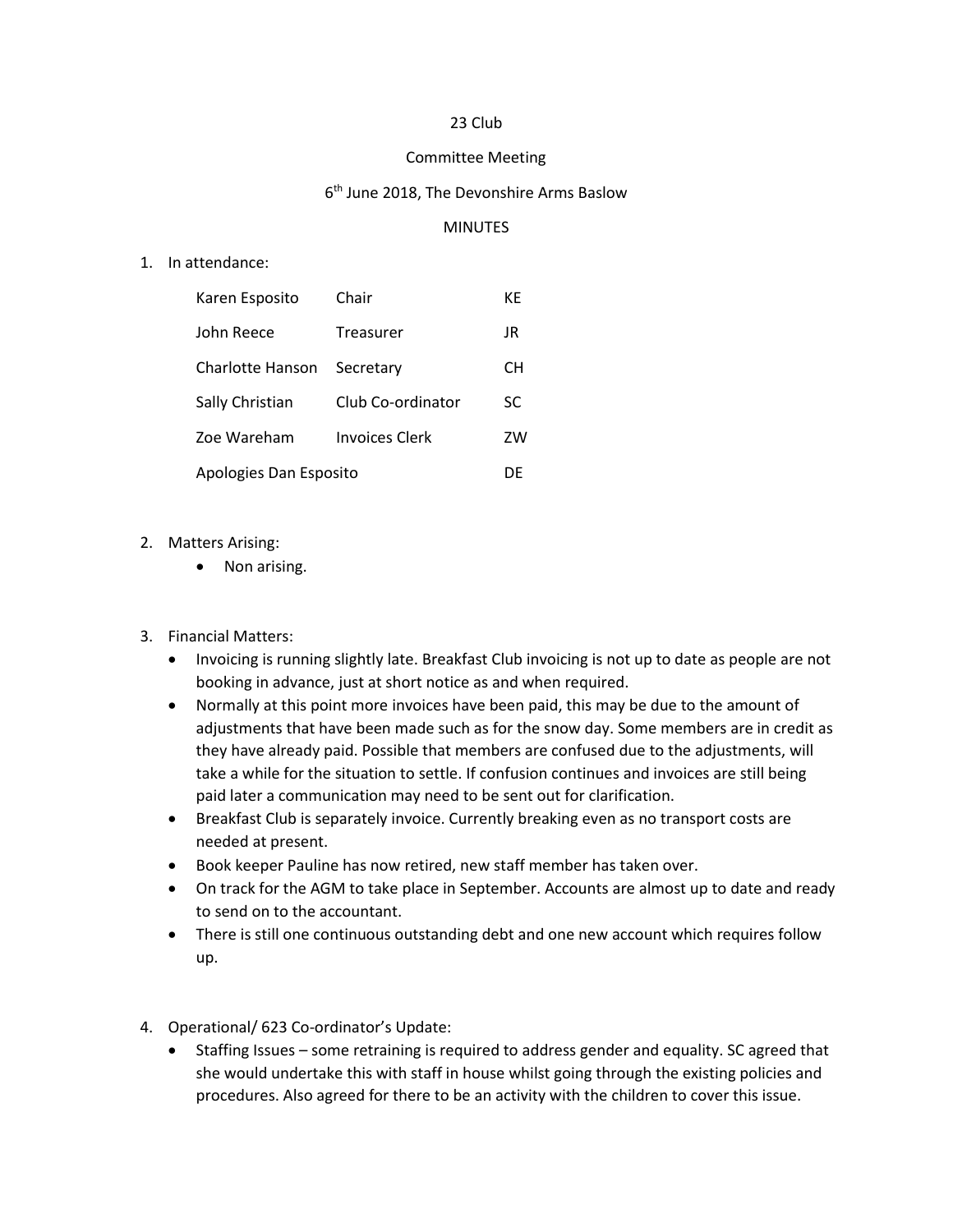- Staff reviews are now due. SC and Selina Carline will perform the reviews. KE to review SC.
- Risk Assessments nothing outstanding, up to date
- Kitchen and outside space work nothing outstanding.
- Update on Health and Safety two incidents to be signed off, KE to attend and sign.
- Cleanliness/tidiness no issues.
- Food/ Snacks no issues. The children are very happy with the introduction of the cereal dispensers at breakfast club.
- Recent activities :
	- o RSPB Gold award has now been achieved. Kate Upcraft wrote an article which was published in The Link. Suggestion that this should also be published in the Baslow Parish News and Pilsley/Beeley Bridge publication to reach more of the surrounding villages.
	- $\circ$  Garden project is ongoing and a success with the children, there is a good crop of tomatoes.
	- $\circ$  The decision was made not to go ahead with having a gecko within club as they require live food and it was decided this was not appropriate for the children.
- Breakfast Club is going well. Currently not many children from schools other than Curbar which minimizes transport costs. Agreement made to continue the club in September as only 1 member of staff is required with Mrs Berry of Curbar school as emergency backup. Agreed to allow for it to naturally expand rather than proactively advertise. Already have some new starters for September and it will be mentioned in the new starter meeting at Baslow. This has already happened at Curbar school.
- 5. Curbar Liason
	- Kitchen tile/ splashback situation has now been successfully resolved. Invoice for the kitchen is now settled.
	- Muck In Day 623 focused on the inside of School House. A good clear out was undertaken upstairs and the walls painted. Unfortunately wall cracks were found in the kitchen which indicate subsidence. Simon Beahan (SB) has been notified so that the council as landlords can be informed as it is their responsibility.
	- Another Muck In Day has been suggested for September, date is to be confirmed.
	- Breakfast Club Curbar School is seeing the benefit from the introduction of the club.
- 6. GDPR Implications and Actions Required
	- A 2-4 door lockable filing cabinet is required for records. All to review charity shops, notice boards etc as these are often unwanted items.
	- Club laptop -no data currently kept on it. Photographs taken with parents permission are uploaded but then deleted after use.
	- Invoice and finance discussed implications regarding electronically stored data. Invoice information to be stored on the 623 laptop which in turn is to be kept in the lockable filing cabinet at School House.